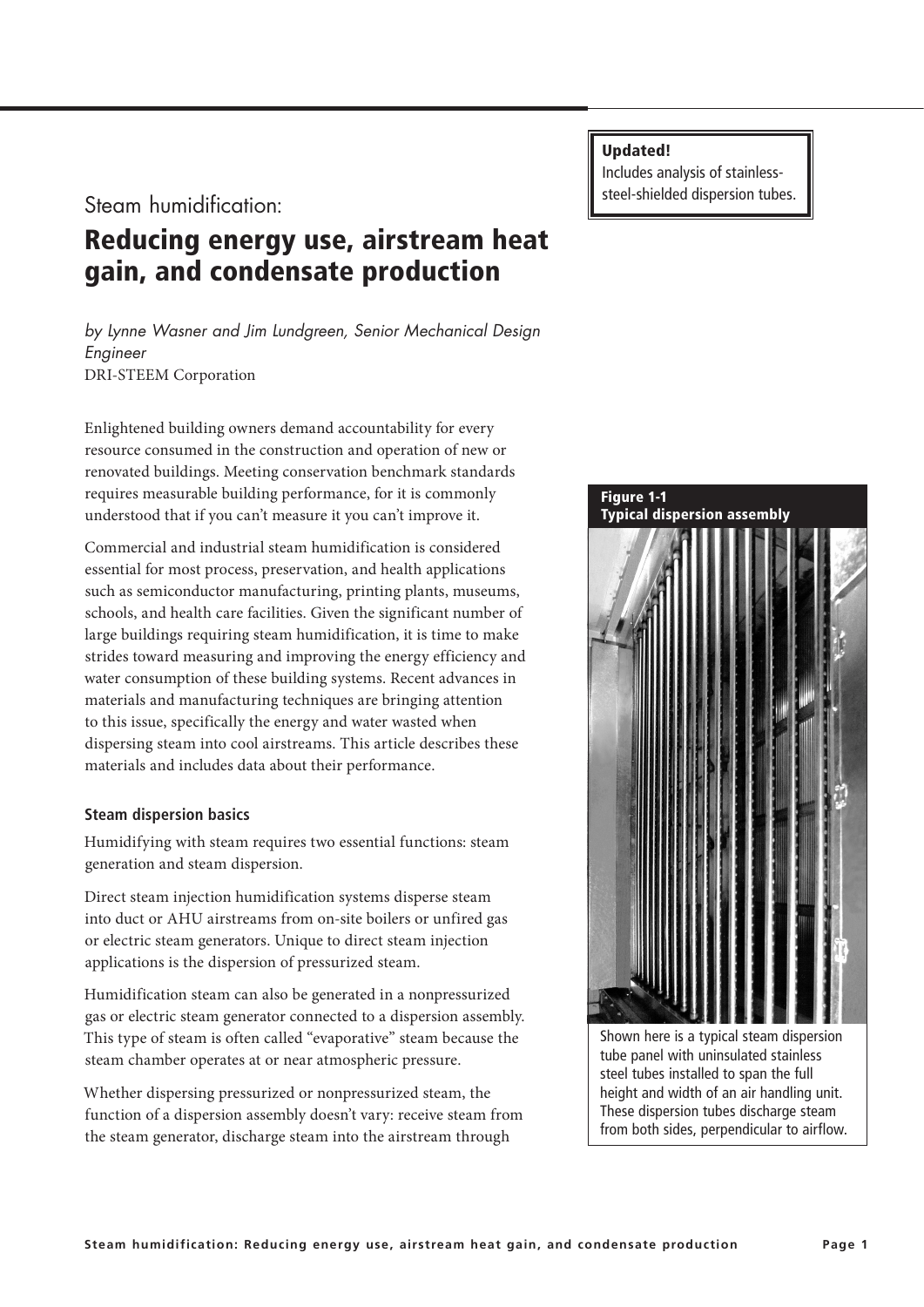*The only variable that can be changed to reduce heat transfer is the thermal conductance of the dispersion tubes. This can be accomplished with insulation.*



calibrated openings in stainless steel dispersion tubes, and drain condensate to a floor drain or pipe it back to the steam generator. (Note that some steam generators are not designed to accept returned condensate.)

Steam dispersion assemblies are available in a multitude of configurations designed to meet a variety of absorption and load requirements. Whether it's a 30-cm tube or a 3-meter panel, the purpose of a dispersion assembly remains essentially the same: distribute steam into the airstream.

This appears to be a simple process, but substantial thought goes into effective dispersion assembly design, primarily to accommodate the complex properties of steam while discharging it into a cool airstream.

## **Hot dispersion tubes heat the air and produce condensate**

When operating, uninsulated stainless steel dispersion tubes are hot — they have a surface temperature just under 100 °C. Dispersion assemblies typically disperse steam into 10–14 °C airstreams. Cool air flowing across hot dispersion tubes causes some steam inside the tubes to condense, releasing latent heat. This heat passes directly through uninsulated stainless steel dispersion tubes into the airstream, increasing downstream air temperature. *Because of the relationship between latent heat and condensate, downstream heat gain from dispersion tubes is directly proportional to the amount of condensate produced within those dispersion tubes.* 

Downstream heat gain wastes resources in the following ways:

- *• Every litre of condensate produced wastes about 2300 kJ* the energy originally used to change that pound of water into steam.
- *• Heat added to downstream air increases the cooling load* in applications that humidify and cool simultaneously (such as hospitals, museums, schools), wasting energy cooling the unnecessarily heated air.
- *• Unnecessary condensate production can cause a humidification system to not meet set point* when steam expected to meet the humidification load becomes condensate. This can require specifying a higher-capacity steam generator.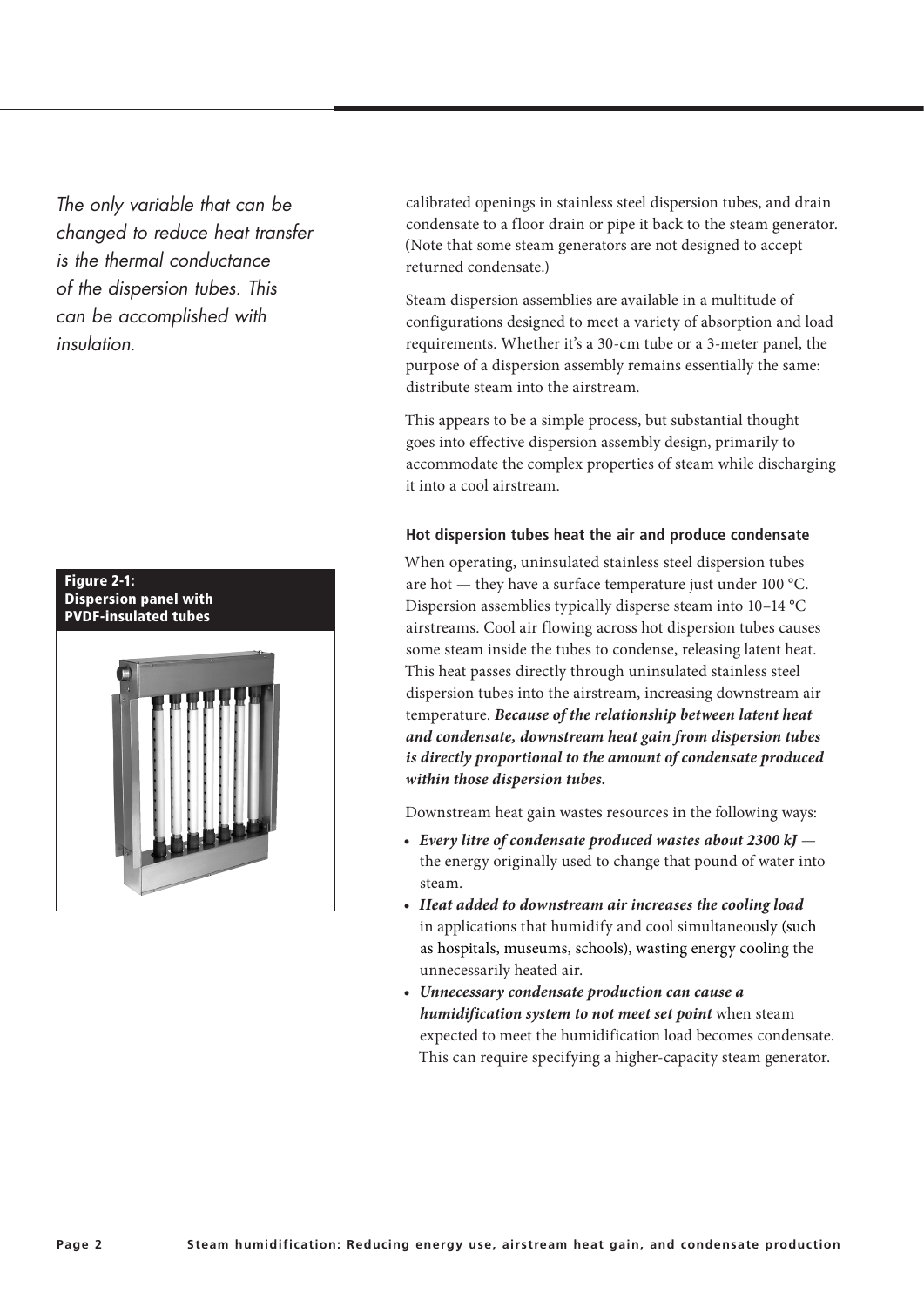- *• Every litre of condensate sent to a drain wastes water treatment chemicals* (e.g., softened water, deionized or reverseosmosis treated water, water treated with boiler chemicals). Note that not all humidification systems return condensate to the steam generator.
- *• Heating air with a humidification dispersion assembly is inefficient.* Dispersion assemblies are not designed to be heating appliances.

The heat transfer rate from dispersion tubes to an airstream is determined by airstream temperature, airstream velocity, dispersion tube quantity (surface area), and dispersion tube thermal conductance. In a typical application, air temperature and velocity are defined by HVAC system parameters; and steam pressure and dispersion tube quantity are functions of humidification requirements and cannot be reduced without a resulting drop in humidification performance. The only variable that can be changed to reduce heat transfer is the thermal conductance of the dispersion tubes. This can be accomplished with insulation.

## **Insulate dispersion tubes to reduce downstream heat gain**

Dispersion tube insulation must withstand the environmental extremes of steam humidification while meeting strict plenum requirements for smoke and flame. In addition, insulation thickness must not significantly obstruct airflow, which could cause an excessive pressure drop. There are three types of dispersion tube insulation that meet these requirements: thermal insulating coating, stainless-steel-shielded air gap, and PVDF insulation (Figure 3-1).

- **1. Thermal insulating coating.** Commonly referred to as a "TIC" or as "ceramic insulation," this coating is factory-applied to a dispersion tube as a liquid or semi-liquid that dries or cures to form a coating typically 0.75 mm thick (the maximum thickness of a single coating).
- **2. Stainless-steel-shielded air gap.** A stainless steel shield, factory-applied or retrofitted to a dispersion tube, creates an air gap that provides insulating value. The air gap varies in thickness from 0 to 6.35 mm thick.
- **3. PVDF (polyvinylidene fluoride) insulation.** PVDF insulation is factory-applied or retrofitted to a dispersion tube. PVDF is dense, closed-cell insulation, 3.20 mm thick.

#### Figure 3-1: Dispersion tube insulation types with drawings in cross section

#### **1. Thermal insulating coating**



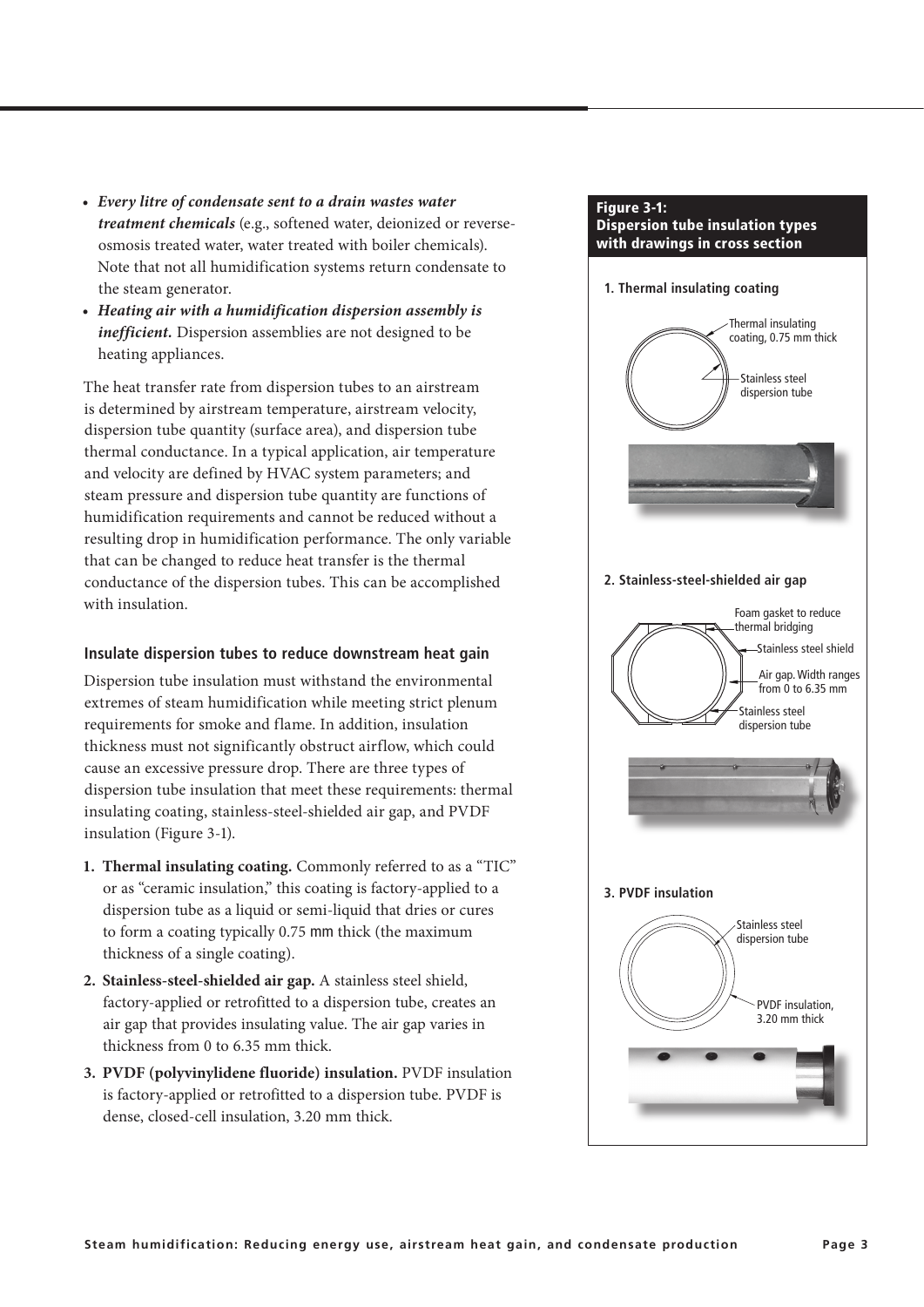#### **Heat transfer basics and TICs**

Heat transfer occurs in three ways: conduction, convection, and radiation.

Conduction is the transfer of thermal energy in solids and liquids at rest, such as through a stainless steel dispersion tube.

Convection describes thermal energy transferred between a solid surface and a fluid moving over the surface, such as cool air flowing over a hot dispersion tube.

Radiation is thermal energy transferred by electromagnetic waves and requires no medium; it will travel through a vacuum. Heat loss via radiation from a dispersion tube is only 1-2% of the total heat loss from convection. Heat loss via radiation is strongly dependent on the surface emissivity and temperature of that surface to the fourth power. For example, a 1 m section of DN40 tubing with a surface emissivity of 0.3 and surface temperature of 99.7 ºC radiates only about 26 W. The surface temperature of the tube is too low to contribute any significant heat loss via radiation. However, for very hot surfaces, radiation can become the dominant heat transfer mechanism. For example, that same tube at 500 ºC radiates about 714 W; 27 times more than at 99.7 ºC.

Because thermal insulating coatings (TICs) are most effective at reducing heat transfer via radiation, they are often used in applications such as on building roofs to reduce heat transfer due to solar radiation. This is an important benefit for this application. However, at 0.25 to 0.75 mm per coating, TICs cannot provide much resistance to heat transfer via conduction through a roof.

Take care when comparing effectiveness of insulating materials. First understand the difference between R value (thermal resistance), factor (thermal conductance), and the type of heat transfer you wish to reduce (radiation, convection, conduction). Then, choose the appropriate insulating material.

## **Comparing thermal conductivity (λ) and thermal resistance (R) values**

Thermal conductivity is the property that indicates how well a material conducts or transfers thermal energy. A material with a high thermal conductivity, such as metal, conducts heat more readily than a material with a low thermal conductivity such as plastic. Materials that resist the conduction of heat have low thermal conductivities and are called insulators. A thermal conductivity value is also commonly called a  $\lambda$  factor.

For example, a typical  $\lambda$  factor for a thermal insulating coating is 0.0324 W/m•K. This means that heat will transfer through this material at a rate of 0.0324 W given a 1 degree K temperature difference (one side of the material is 1 degree K cooler than the other) over an area of 1 square meter through a thickness of 1 meter.

The thermal conductivity  $(\lambda)$  factor of a material is independent of thickness. For example, an 200 mm-thick thermal insulating coating has the same  $\lambda$  factor as a 0.75 mm-thick thermal insulating coating: 0.0324 W/m•K. However, the thermal resistance *(R)* value of a material, is dependent on thickness:

 $R =$  material thickness (in meters) /  $\lambda$ 

Therefore, the *R* value of a typical thermal insulating coating with a thickness of 0.76 mm (0.00076 m) is:

 $R = 7.625 \cdot 10^{-4}$  / 0.0324 = 0.0235 m<sup>2</sup> $\cdot$ K/W or  $R = 0.0235$ 

The *R* value of PVDF insulation with a thickness of 3.2 mm (0.0032 m) is:

 $R = 0.003172 / 0.0107 = 0.296$ 

| <b>Table 4-1:</b><br>Insulation $\lambda$ factors and R values |                       |                     |                      |  |  |  |  |
|----------------------------------------------------------------|-----------------------|---------------------|----------------------|--|--|--|--|
| <b>Insulation</b>                                              | <b>Thickness</b>      | lambda $(\lambda)$  | R value              |  |  |  |  |
|                                                                | m                     | $W/m \bullet K$     | thickness/ $\lambda$ |  |  |  |  |
| Thermal insulating coating                                     | $7.625 \cdot 10^{-4}$ | 0.0324              | 0.0235               |  |  |  |  |
| Stainless-steel-shielded air gap                               | 0 to 0.00635          | 0.0624<br>(average) | 0.084<br>(average)   |  |  |  |  |
| <b>PVDF</b> insulation                                         | 0.003172              | 0.0107              | 0.296                |  |  |  |  |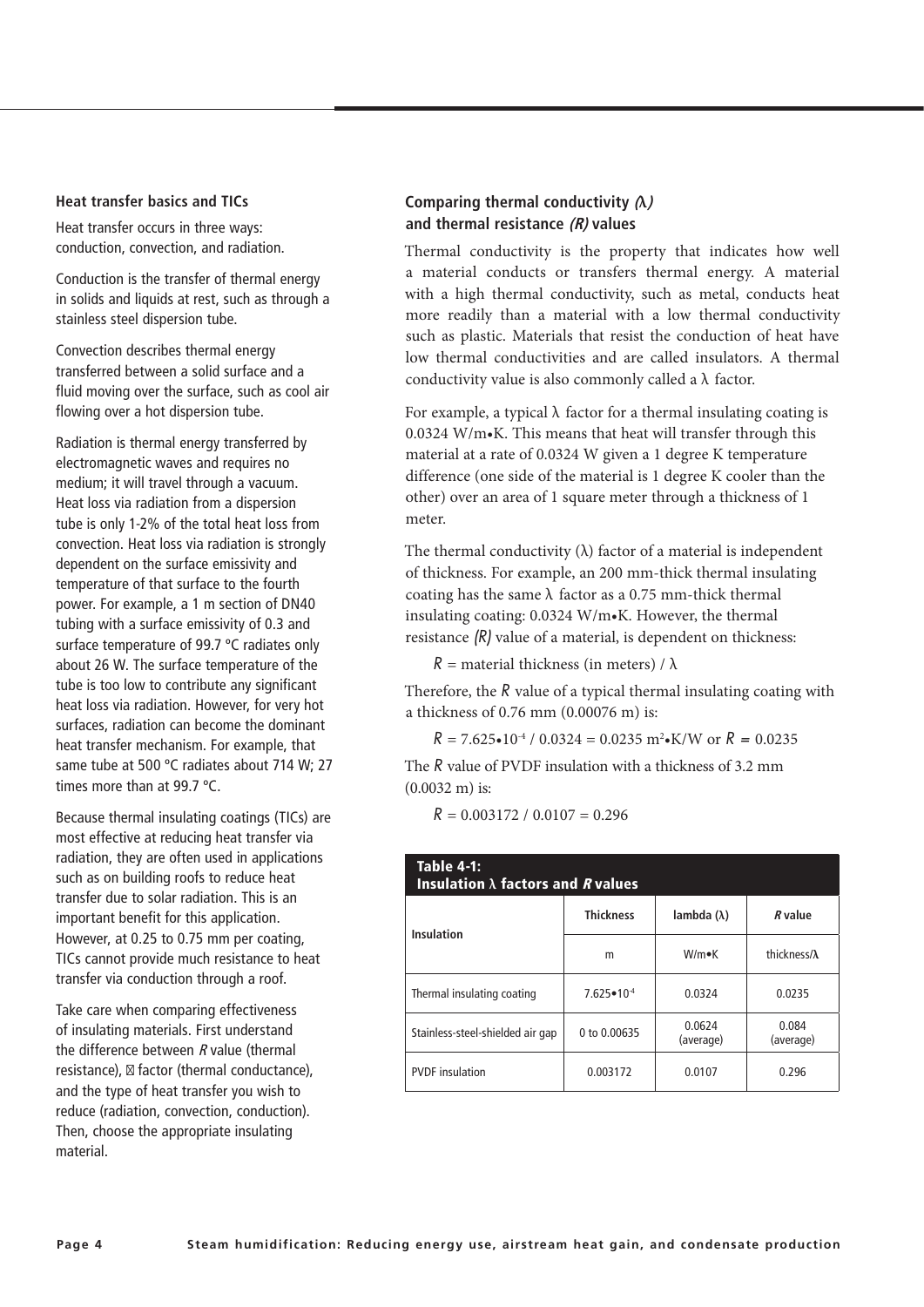#### **Comparing TIC to PVDF insulation**

For the thermal insulating coating to have the same *R* value as PVDF insulation it would need to have a thickness of 9.55 mm  $(0.00955 \text{ m})$ :

 $R = 0.00955 / 0.0324 = 0.295$ 

Note that the thermal insulating coating would need to increase in thickness by a factor of 12.5 to have the same *R* value as 3.2 mm of PVDF insulation.

## **Comparing stainless-steel-shielded air gap to PVDF insulation**

The *R* value of PVDF insulation (0.296) is 3.5 times higher than the *R* value of the stainless-steel-shielded air gap (0.084). While air can be an excellent insulator, open spaces between the stainless-steel shield and dispersion tube allow air circulation, which increases convective heat loss. Compare this to the most effective insulation types, which have numerous small air pockets that prevent air from circulating.

Note that stainless-steel shields are very effective for reducing and deflecting heat transfer via radiation; however, only 1-2% of dispersion tube heat loss is from radiation.

Note also from Table 5-1 that stainless-steel-shielded tubes weigh approximately 50 times more per linear foot than PVDF insulation.

*A 0.75 mm-thick thermal insulating coating would need to increase in thickness by a factor of 12.6 to have the same R value as 3.2 mm of PVDF insulation.*

*The R value of PVDF insulation (0.296) is 3.5 times higher than the R value of the stainless-steel-shielded air gap (0.084).* 

| <b>Table 5-1:</b><br><b>Characteristics of dispersion tube insulating materials</b> |                                                                  |                                                                                     |                                                                                        |  |  |  |  |  |
|-------------------------------------------------------------------------------------|------------------------------------------------------------------|-------------------------------------------------------------------------------------|----------------------------------------------------------------------------------------|--|--|--|--|--|
| Characteristic                                                                      | Thermal insulating coating                                       | Stainless-steel-shielded air gap                                                    | <b>PVDF</b> insulation                                                                 |  |  |  |  |  |
| Flame/smoke rating                                                                  | $5/5$ <sup>*</sup>                                               | 0/0                                                                                 | 0/0                                                                                    |  |  |  |  |  |
| Ultraviolet light ageing resistance                                                 | Good resistance to UV light<br>UVC resistance data not available | Stainless steel not affected by any type of UV<br>light; data not available on foam | Inherently resistant to UV light,<br>including UVC; no additives required <sup>1</sup> |  |  |  |  |  |
| Microbial growth resistance                                                         | Data not available                                               | Stainless steel does not support microbial<br>growth;<br>data not available on foam | Does not support microbial growth <sup>2</sup>                                         |  |  |  |  |  |
| Expected to meet or exceed<br><b>Material life</b><br>dispersion tube lifetime      |                                                                  | Expected to meet or exceed<br>dispersion tube lifetime                              | Expected to meet or exceed<br>dispersion tube lifetime                                 |  |  |  |  |  |
| Weight, kg/linear meter                                                             | 0.060                                                            | 0.74                                                                                | 0.015                                                                                  |  |  |  |  |  |
| Typical air duct pressure loss <sup>3</sup>                                         | 27 Pa                                                            | 27 Pa                                                                               | 36 Pa                                                                                  |  |  |  |  |  |
| Peeling and particle shedding<br>Data not available                                 |                                                                  | Stainless steel does not shed particles;<br>data not available on foam              | None $4$                                                                               |  |  |  |  |  |
| Outgassing                                                                          | Data not available                                               | Stainless steel does not outgas;<br>data not available on foam                      | None <sup>5</sup>                                                                      |  |  |  |  |  |
| Per manufacturer's literature<br>Xenotest 1200, CEPAP, Ci3030, and other tests      |                                                                  |                                                                                     |                                                                                        |  |  |  |  |  |

2 DO160 D, Section 13 Category F, and other tests

3 1830 mm x 1220 mm dispersion panel with DN40 dispersion tubes installed 75 mm o.c., duct air speed 5.1 m/s

4 ASTM C 1071 Section 12.7 Erosion Resistance; and ASTM D 3330 Peel Adhesion

5 ASTM D 5116, EPA Method IP-1B, ASTM D 6196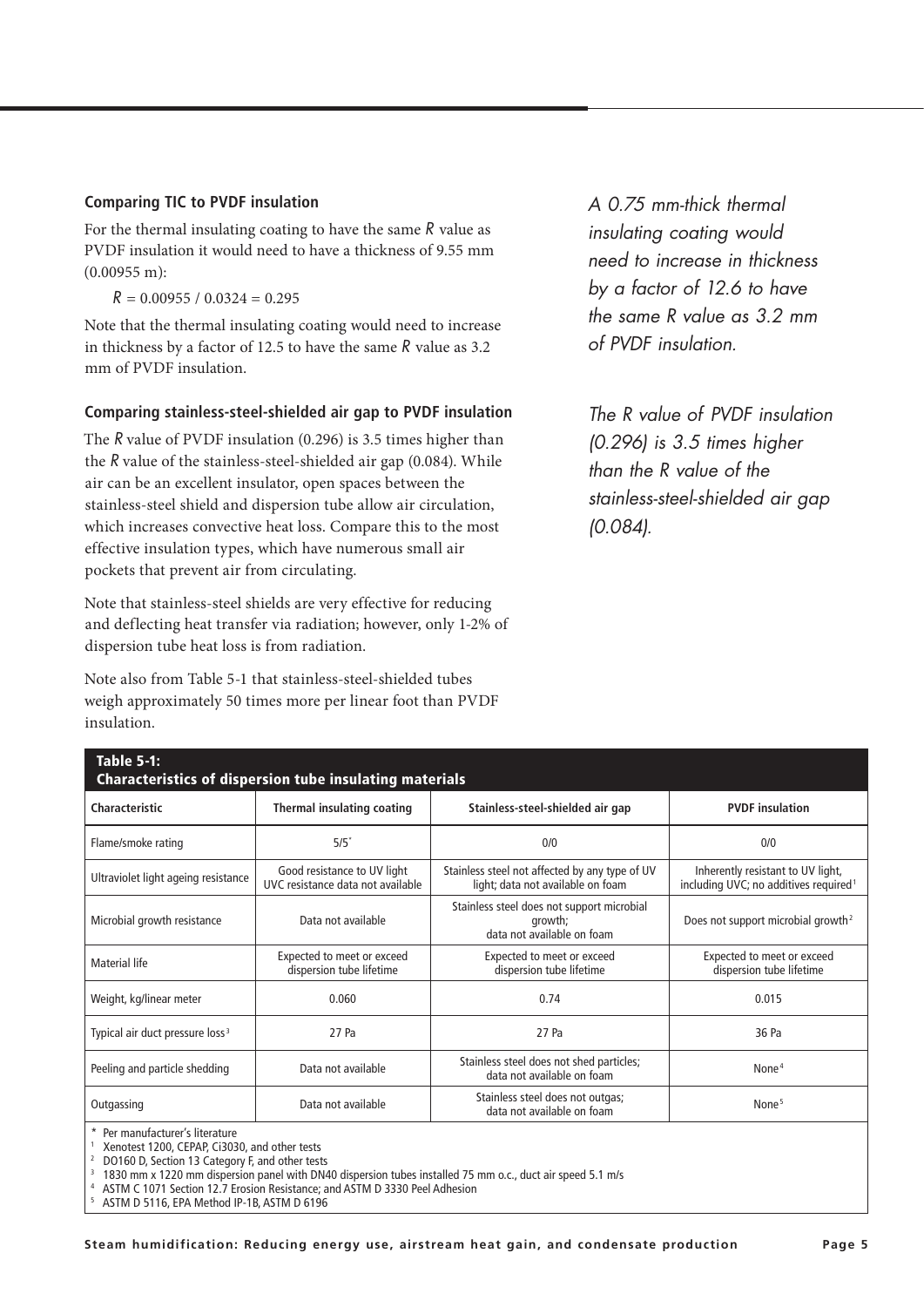#### **Downstream heat gain sources**

Downstream heat gain from the sensible heat of steam injected into air cannot be reduced, as it is an inherent property of steam.

However, the convective transfer of heat from hot dispersion tubes to a cool airstream can be reduced significantly by using insulated dispersion tubes.

See the back cover for more information.

#### **Charting performance**

Figure 6-1 shows dispersion tube heat loss at various airflow speeds. Note from the graph that:

- At low air speeds there is little or no benefit from the thermal insulating coating.
- Tubes insulated with a stainless-steel-shielded air gap have two to three times more heat loss than tubes with PVDF insulation.
- Insulation efficiency increases with air speed for all types of insulation.
- Tubes with PVDF insulation reduce heat loss more than tubes with a thermal insulating coating or stainless-steel-shielded air gaps.

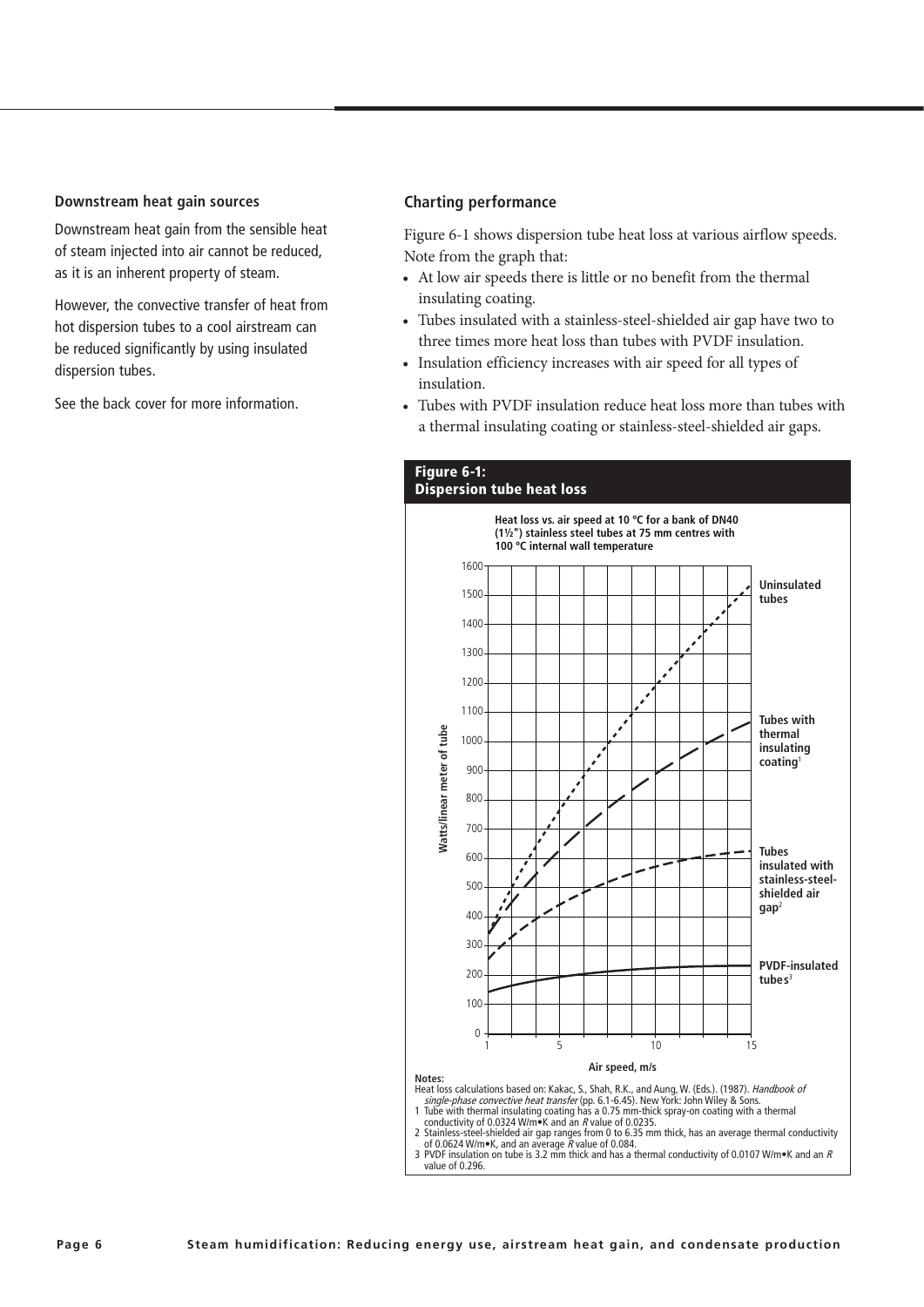## **Conclusion**

Dispersion tube heat loss is directly proportional to downstream heat gain and condensate loss in dispersion tubes. To reduce downstream heat gain and condensate loss, insulate dispersion tubes with one of the three methods discussed in this paper. To reduce wasted energy and water up to 85% (as demonstrated in Table 10:1), insulate dispersion tubes with PVDF insulation.

See the sample problem, starting on the next page, which compares energy and water savings per year for a typical dispersion tube installation using the three insulation methods described in this paper.

Use the tables at the end of this document to calculate savings for your particular application.

#### **What is "efficiency" measuring?**

The "Efficiency" columns in Table 10-1 describe the efficiency of insulated dispersion tubes compared to an uninsulated dispersion tube, based on surface temperature, heat loss, and condensate production per linear foot of tube. Note that efficiency varies with airspeed; efficiency also varies with air temperature, but air temperature is constant in this table.

The efficiencies listed in Table 10-1 are for dispersion tubes only and do not include dispersion assembly headers.

These efficiencies do not change when the load changes. If a tube has hot steam running through it, it will produce condensate and give up heat at the rate listed in the table, regardless of load (Figure 7-1).

Do not state efficiencies based on load, for as you can see from Figure 7-1, when the humidification load is 100 kg/h, condensate exiting the PVDF-insulated tubes (from the sample problem on Page 8) is 8.13 L/h (8.13% of load), and when the load is 500 kg/h, condensate exiting the PVDF-insulated tubes is still 8.13 L/h (1.63% of load).

*To reduce wasted energy and water up to 85%, insulate dispersion tubes with PVDF insulation.* 

## Figure 7-1: Condensate loss vs. load

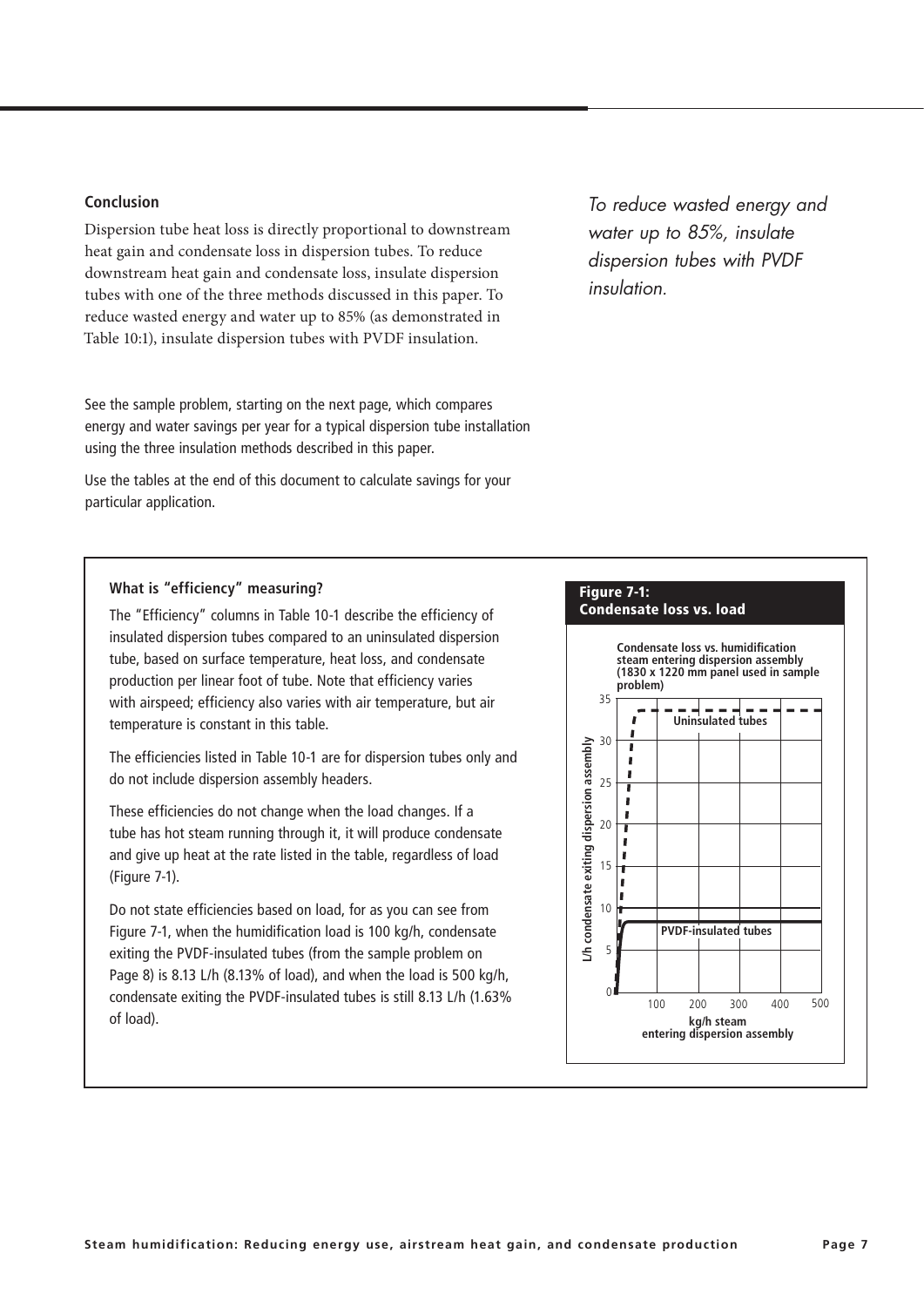#### **Sample problem demonstrates savings**

For uninsulated steam dispersion tubes; and tubes insulated with a thermal insulating coating, a stainless-steel-shielded air gap, and PVDF insulation as described in this paper, calculate the following:

- Heat loss in Joules
- Condensate production in kg/h
- Total downstream air heat gain in °C
- Btus saved per year when using PVDF insulated tubes instead of uninsulated tubes.

#### **System and conditions:**

- Upstream RH: 20%
- Downstream RH: 60%
- Duct air speed: 5.1 m/s
- Humidification load: 197.5 kg/h
- Steam dispersion assembly: Face dimensions W  $1830 \times H$  1220 mm with DN40 (1½") diameter dispersion tubes at 75 mm centres; 23 tubes each 1220 mm long
- Air temperature downstream from dispersion assembly: 13 °C
- Humidification steam pressure: Atmospheric, at sea level (101.3 kPa)
- Humidification system operating hours: 2000 h/yr

#### **Solution to sample problem**

- **1. Using Table 10-1, determine heat loss per linear foot of tube:** a. Uninsulated dispersion tubes:
	- 732 W/m
	- b. Dispersion tubes with the thermal insulating coating: 623 W/m
	- c. Dispersion tubes with stainless-steel-shielded air gap: 424 W/m
	- d. Dispersion tubes with PVDF insulation: 182 W/m

#### **2.Determine total length of tubing.**

The steam dispersion assembly has 23 tubes. Each tube is 1220 mm long, for a total tube length of 28.06 meters.  $(23 \text{ tubes} \times 1220 \text{ mm})$ 

#### **3. Determine total heat loss:**

- a. Uninsulated dispersion tubes: 28.06 meters of tube × 732 W/m = 20540 W total heat loss
- b. Dispersion tubes with the thermal insulating coating: 28.06 meters of tube  $\times$  623 W/m  $= 17481$  W total heat loss
- c. Dispersion tubes with stainless-steel-shielded air gap: 28.06 meters of tube x 129 W/m = 11891 W total heat loss
- d. Dispersion tubes with PVDF insulation: 28.06 meters of tube  $\times$  182 W/m for PVDF insulated tubes = 5107 W total heat loss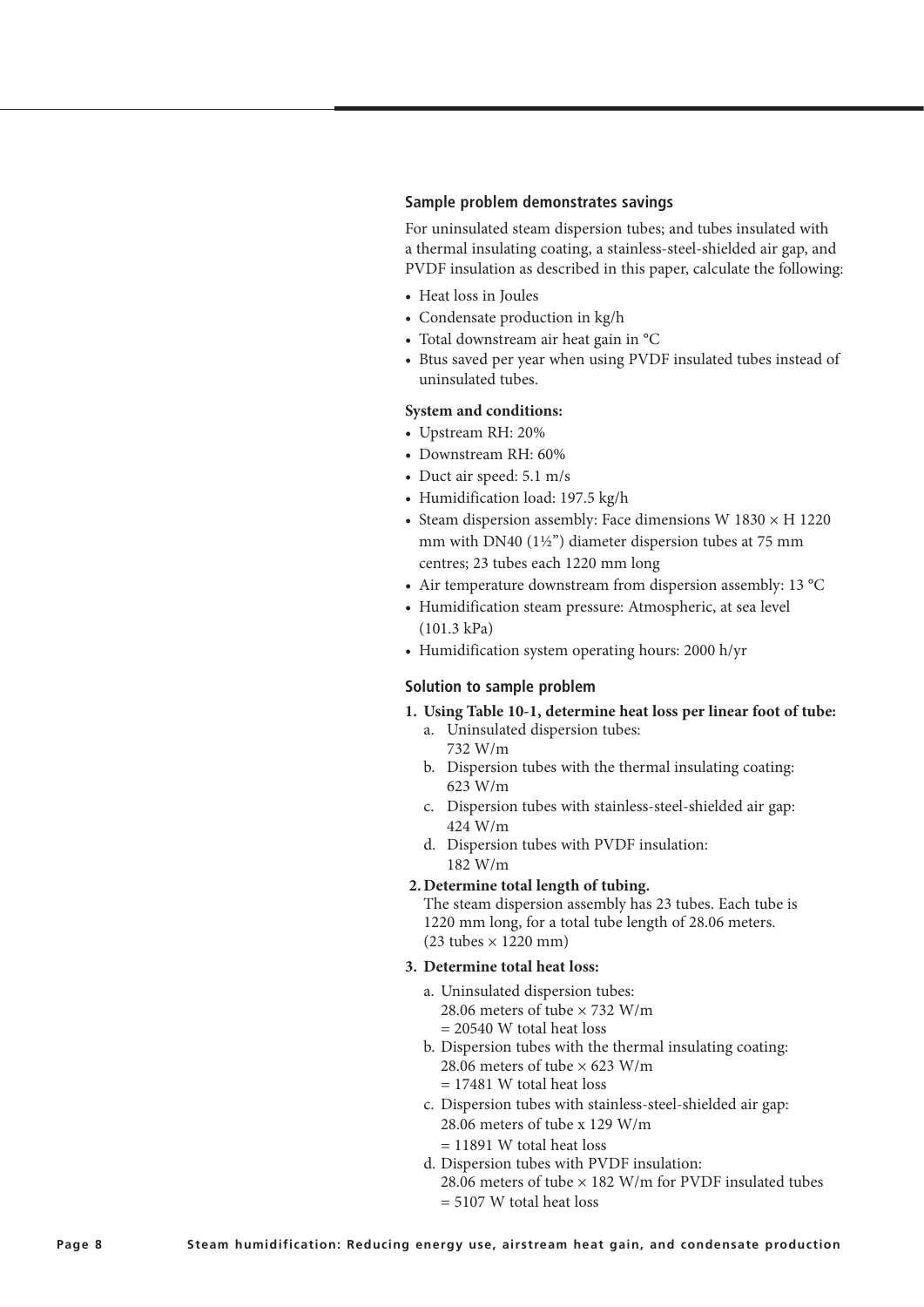#### **4. Determine condensate production per hour:**

**(**The latent heat of vaporization and condensation for water is 2256076 J/kg)

- a. Uninsulated dispersion tubes:  $(20540 \text{ W})$  /  $(2256076 \text{ J/kg}) = 32.78 \text{ kg/h}$  of condensate
- b. Dispersion tubes with thermal insulating coating: (17481 W) / (2256076 J/kg) =27.89 kg/h of condensate
- c. Dispersion tubes with stainless-steel-shielded air gap:  $(11891 W) / (2256076 J/kg) = 18.97 kg/h$  of condensate
- d. Dispersion tubes with PVDF insulation:  $(5107 W) / (2256076 J/kg) = 8.15 kg/h$  of condensate

#### **5. Using Table 11-1, determine total downstream air heat gain:**

Heat from steam  $+$  heat from dispersion tubes  $=$  total heat gain

- a. Uninsulated dispersion tubes:  $0.59 + 1.43 = 2.02$  °C
- b. Dispersion tubes with thermal insulating coating:  $0.59 + 1.22 = 1.81$  °C
- c. Dispersion tubes with stainless-steel-shielded air gap:  $0.59 + 0.83 = 1.42$  °C
- d. Dispersion tubes with PVDF insulation:  $0.59 + 0.36 = 0.95$  °C

#### **6. Determine annual energy savings in Joules using PVDF insulated tubes instead of uninsulated tubes.** Assume 2000

hours per year operation.

Annual heat loss of uninsulated tubes per year – annual heat loss of insulated tubes = annual energy savings  $(20540 W \times 2000 h/yr) - (5107 W \times 2000 h/yr)$ 1000

 $= 30866$  kW/h  $(1$  kW/h  $= 3600$  kJ)  $(30866 \text{ kW/h} \times 3600 \text{ kJ/Kw}) = 111117600 \text{ kJ}$ 

#### Table 9-1:

Results summary for sample problem: 1830 × 1220 mm dispersion panel; DN40 (1½") dispersion tubes at 75 mm centres; 5.1 m/s air speed, operating 2000 h/yr

|                                                      | <b>Uninsulated tubes</b> | <b>TIC-insulated tubes</b> | <b>PVDF</b> insulated tubes | PVDF insulated tubes compared to<br>uninsulated tubes |                           |  |
|------------------------------------------------------|--------------------------|----------------------------|-----------------------------|-------------------------------------------------------|---------------------------|--|
|                                                      |                          |                            |                             | Savings                                               | Percentage<br>improvement |  |
| Heat gain to downstream air<br>from dispersion tubes | 1.43 $^{\circ}$ C        | 1.22 $^{\circ}$ C          | 0.36 °C                     | 1.07 °C                                               |                           |  |
| Heat loss per hour                                   | 20540W                   |                            | 5107W                       | 15433W                                                | 75%                       |  |
| 147888000 kJ/yr<br>Heat loss per year                |                          | 125863200 kJ/yr            | 36770400 kJ/yr              | 111117600 kJ/yr                                       |                           |  |
| Condensate production per hour                       | 32.78 L/h                |                            | 8.15 L/h                    | 24.63 L/h                                             |                           |  |
| Condensate production per year                       | 65560 L/yr               | 55780 L/yr                 | 16300 L/yr                  | 49260 L/yr                                            |                           |  |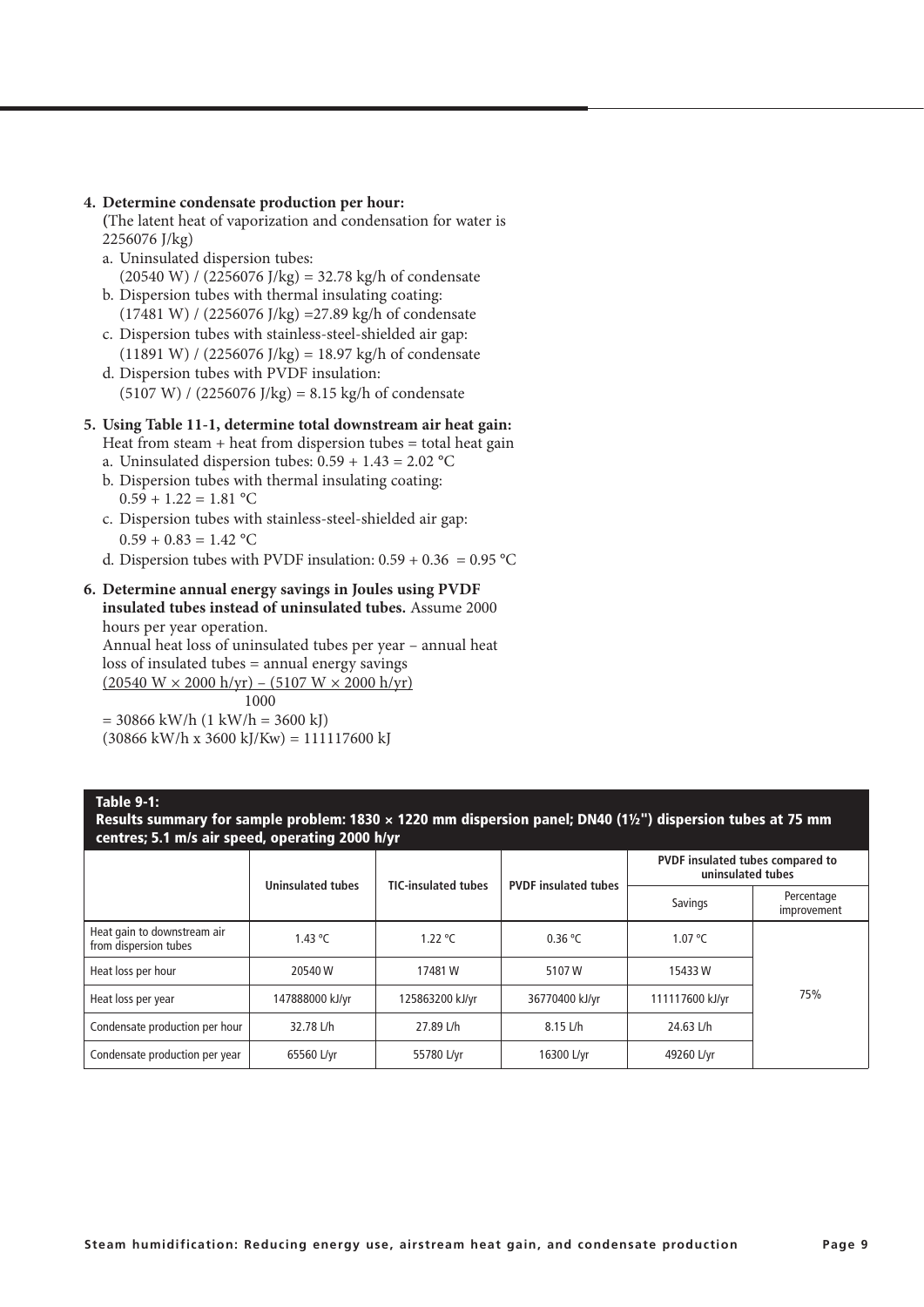| <b>Table 10-1:</b><br>Heat loss from a 1830 $\times$ 1220 mm dispersion panel with DN40 (1 $\frac{1}{2}$ ") dispersion tubes installed at 75 mm centres |                                       |                                                         |               |                             |                                                               |                                              |               |  |
|---------------------------------------------------------------------------------------------------------------------------------------------------------|---------------------------------------|---------------------------------------------------------|---------------|-----------------------------|---------------------------------------------------------------|----------------------------------------------|---------------|--|
|                                                                                                                                                         | Stainless steel tube<br>(uninsulated) | Stainless steel tube<br>with thermal insulating coating |               |                             | Stainless steel tube<br>with stainless-steel-shielded air gap | Stainless steel tube<br>with PVDF insulation |               |  |
| Air speed                                                                                                                                               | <b>Heat loss</b>                      | <b>Heat loss</b>                                        | Efficiency    | <b>Heat loss</b>            | Efficiency                                                    | <b>Heat loss</b>                             | Efficiency    |  |
| m/s                                                                                                                                                     | W / linear meter<br>of tube           | W / linear meter<br>of tube                             | $\frac{0}{0}$ | W / linear meter<br>of tube | $\frac{0}{0}$                                                 | W / linear meter<br>of tube                  | $\frac{0}{0}$ |  |
| 1.27                                                                                                                                                    | 304                                   | 319                                                     | $-5$          | 245                         | 19                                                            | 128                                          | 58            |  |
| 2.54                                                                                                                                                    | 472                                   | 448                                                     | 5             | 314                         | 33                                                            | 156                                          | 67            |  |
| 3.81                                                                                                                                                    | 610                                   | 545                                                     | 11            | 374                         | 39                                                            | 172                                          | 72            |  |
| 5.08                                                                                                                                                    | 732                                   | 624                                                     | 15            | 424                         | 42                                                            | 183                                          | 75            |  |
| 6.35                                                                                                                                                    | 843                                   | 691                                                     | 18            | 465                         | 45                                                            | 191                                          | 77            |  |
| 7.62                                                                                                                                                    | 946                                   | 751                                                     | 21            | 500                         | 47                                                            | 197                                          | 79            |  |
| 8.89                                                                                                                                                    | 1043                                  | 804                                                     | 23            | 529                         | 49                                                            | 203                                          | 81            |  |
| 10.16                                                                                                                                                   | 1134                                  | 852                                                     | 25            | 551                         | 51                                                            | 207                                          | 82            |  |
| 11.43                                                                                                                                                   | 1222                                  | 896                                                     | 27            | 569                         | 53                                                            |                                              | 83            |  |
| 12.70                                                                                                                                                   | 1306                                  | 937                                                     | 28            | 584                         | 55                                                            | 213                                          | 84            |  |
| 13.97                                                                                                                                                   | 1387                                  | 974                                                     | 30            | 596                         | 57                                                            | 216                                          | 84            |  |
| 15.24                                                                                                                                                   | 1466                                  | 1009                                                    | 31            | 606                         | 59                                                            | 218                                          | 85            |  |

**Notes:**

Heat loss calculations based on: Kakac, S., Shah, R.K., and Aung, W. (Eds.). (1987). Handbook of single-phase convective heat transfer (pp. 6.1-6.45). New York: John Wiley & Sons, with the following inputs:

• DN40 (1½") stainless steel tubes

• Internal wall temperature of tube =  $100 °C$ 

• Air temperature outside of tube =  $10^{\circ}$ C

• Thermal insulating coating: Thermal conductivity = 0.0324 W/m•K  $R$  value = 0.0235

Thickness  $= 0.75$  mm

- Stainless-steel-shielded air gap:
- Thermal conductivity (average) = 0.0624 W/m•K *R* value (average) =  $0.084$
- Thickness  $= 0$  to 6.35 mm
- PVDF insulation:
- Thermal conductivity =  $0.0107$  W/m $\bullet$ K  $R$  value = 0.296
- Thickness = 3.2 mm

Shaded cells refer to sample problem starting on Page 8.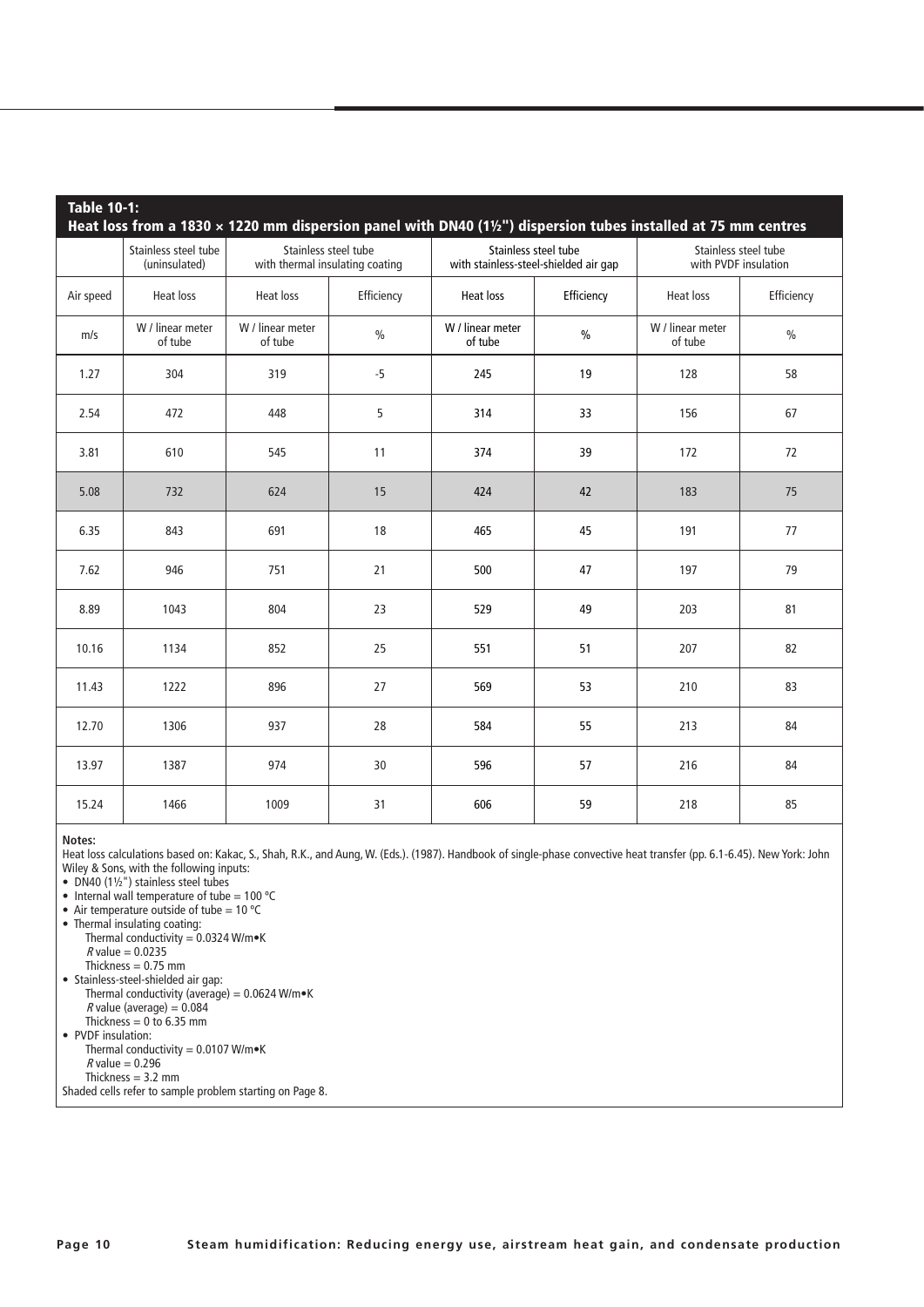#### Table 11-1:

Airstream heat gain from a 1830 × 1220 mm dispersion panel with DN40 (1½") dispersion tubes installed at 75 mm centres (12.78° downstream air temp, 20% upstream RH, 60% downstream RH)

| Air speed | Humidification<br>load | Heat gain<br>from steam | Stainless steel tubes<br>(uninsulated) |                         | Stainless steel tubes with<br>thermal insulating coating |                         | Stainless steel tubes with<br>stainless-steel-shielded<br>air gap |                         | Stain steel tubes with<br><b>PVDF</b> insulation |                         |
|-----------|------------------------|-------------------------|----------------------------------------|-------------------------|----------------------------------------------------------|-------------------------|-------------------------------------------------------------------|-------------------------|--------------------------------------------------|-------------------------|
|           |                        |                         | Upstream<br>air temp.                  | Heat gain<br>from tubes | Upstream<br>air temp.                                    | Heat gain<br>from tubes | Upstream<br>air temp.                                             | Heat gain<br>from tubes | Upstream<br>air temp.                            | Heat gain<br>from tubes |
| m/s       | kg/h                   | °C                      | $^{\circ}$ C                           | °C                      | $^{\circ}$ C                                             | °C                      | $^{\circ}$ C                                                      | $^{\circ}$ C            | $^{\circ}$ C                                     | $^{\circ}$ C            |
| 1.27      | 51                     | 0.62                    | 9.8                                    | 2.38                    | 9.7                                                      | 2.49                    | 10.2                                                              | 1.92                    | 11.2                                             | 1.00                    |
| 2.54      | 100                    | 0.61                    | 10.3                                   | 1.85                    | 10.4                                                     | 1.76                    | 10.9                                                              | 1.23                    | 11.6                                             | 0.61                    |
| 3.81      | 149                    | 0.60                    | 10.6                                   | 1.60                    | 10.8                                                     | 1.43                    | 11.2                                                              | 0.98                    | 11.7                                             | 0.45                    |
| 5.08      | 198                    | 0.59                    | 10.7                                   | 1.43                    | 11.0                                                     | 1.22                    | 11.3                                                              | 0.83                    | 11.8                                             | 0.36                    |
| 6.35      | 246                    | 0.59                    | 10.9                                   | 1.32                    | 11.1                                                     | 1.09                    | 11.4                                                              | 0.73                    | 11.9                                             | 0.30                    |
| 7.62      | 294                    | 0.59                    | 11.0                                   | 1.23                    | 11.2                                                     | 0.98                    | 11.6                                                              | 0.65                    | 11.9                                             | 0.26                    |
| 8.89      | 343                    | 0.59                    | 11.0                                   | 1.17                    | 11.3                                                     | 0.90                    | 11.6                                                              | 0.59                    | 12.0                                             | 0.23                    |
| 10.16     | 391                    | 0.59                    | 11.1                                   | 1.11                    | 11.4                                                     | 0.83                    | 11.7                                                              | 0.54                    | 12.0                                             | 0.20                    |
| 11.43     | 439                    | 0.58                    | 11.1                                   | 1.07                    | 11.4                                                     | 0.78                    | 11.7                                                              | 0.50                    | 12.0                                             | 0.18                    |
| 12.70     | 488                    | 0.58                    | 11.2                                   | 1.03                    | 11.5                                                     | 0.74                    | 11.7                                                              | 0.46                    | 12.0                                             | 0.17                    |
| 13.97     | 536                    | 0.58                    | 11.2                                   | 0.99                    | 11.5                                                     | 0.70                    | 11.8                                                              | 0.43                    | 12.0                                             | 0.15                    |
| 15.24     | 584                    | 0.58                    | 11.3                                   | 0.94                    | 11.5                                                     | 0.65                    | 11.8                                                              | 0.39                    | 12.1                                             | 0.14                    |

#### **Notes:**

Heat loss calculations based on: Kakac, S., Shah, R.K., and Aung, W. (Eds.). (1987). Handbook of single-phase convective heat transfer (pp. 6.1-6.45). New York: John Wiley & Sons, with the following inputs:

• DN40  $(1\frac{1}{2})$  stainless steel tubes

• Internal wall temperature of tube =  $100 °C$ 

• Air temperature outside of tube =  $10^{\circ}$ C

- Thermal insulating coating: Thermal conductivity =  $0.0324$  W/m $\bullet$ K  $R$  value = 0.0235
	- Thickness  $= 0.75$  mm
- Stainless-steel-shielded air gap: Thermal conductivity (average) =  $0.0624$  W/m $\bullet$ K  $R$  value (average) = 0.084 Thickness =  $0$  to 6.35 mm • PVDF insulation:
- Thermal conductivity =  $0.0107$  W/m $\bullet$ K  $R$  value = 0.296
- Thickness  $= 3.2$  mm
- Shaded cells refer to sample problem starting on Page 8.